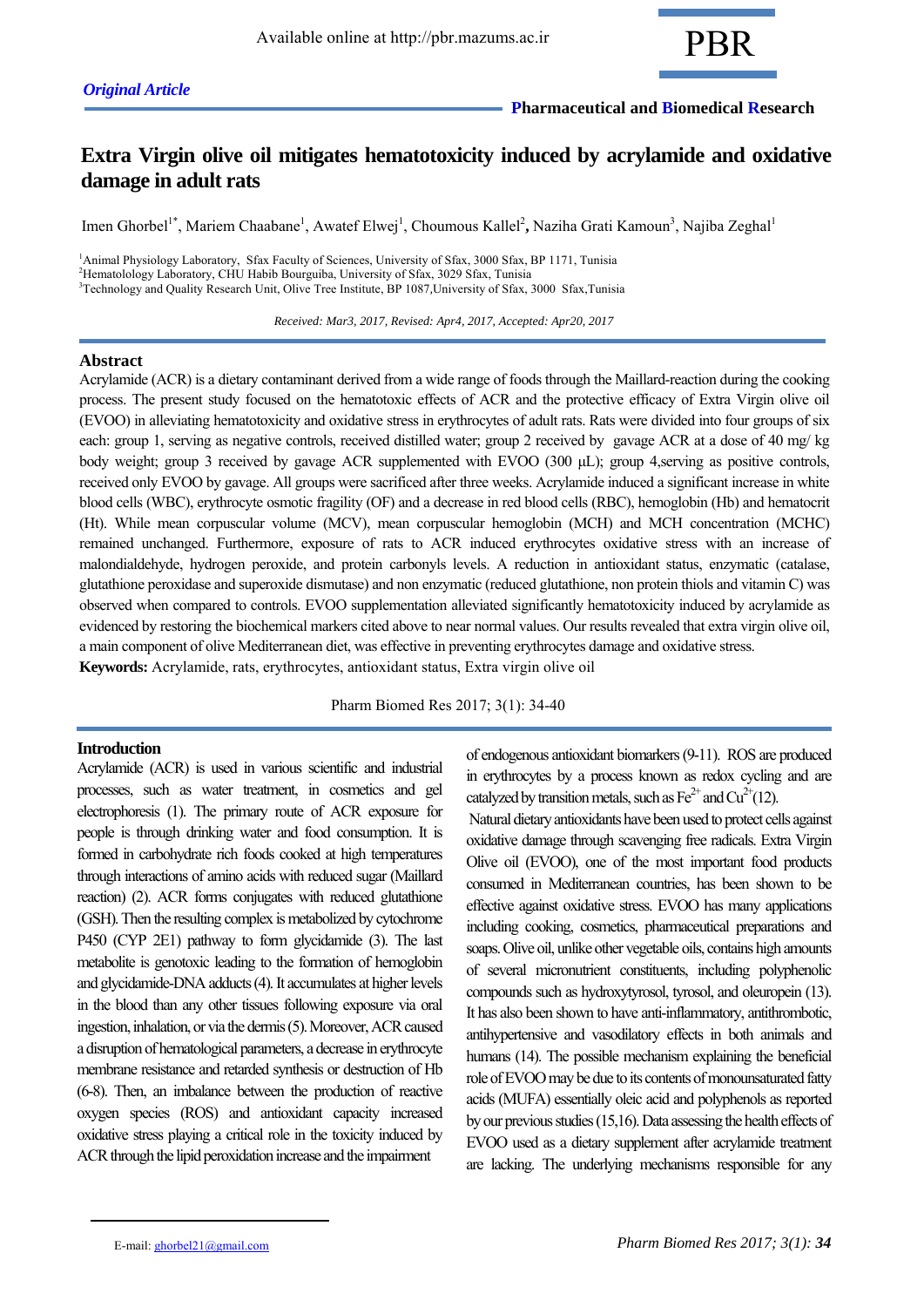possible beneficial effect remain to be elucidated. Therefore, we investigated the protective effects of EVOO against ACR-induced hematotoxicity and oxidative stress in erythrocytes.

#### **Materials and methods**

## *Chemicals*

Acrylamide (ACR), glutathione (oxidized and reduced), nicotinamide adenine dinucleotide phosphate reduced form (NADPH), 5, 5'-dithiobis-2-nitrobenzoic acid (DTNB) and thiobarbituric acid (TBA) were purchased from Sigma (St.Louis; MO, USA). All other chemicals, of analytical grades, were purchased from standard commercial suppliers.

### *Oil samples analysis*

Biologic Extra virgin olive oil (EVOO) samples were obtained from a Chetoui variety cultivar grown in the North of Tunisia. To verify the quality criteria of olive oil, free acidity, conventionally expressed in oleic acid (g/ 100 g), peroxide value (PV)  $(meqO<sub>2</sub>/kg)$  and UV absorption characteristics  $(K232 \text{ and } K270)$ were determined according to International Olive Oil Council (17).

### *Animals and treatment*

Female Wistar rats, weighing  $160 \pm 10$  g, were obtained from the Central Pharmacy (SIPHAT, Tunisia). They were housed at ambient temperature  $(22 \pm 2^{\circ}\text{C})$  in a 12-h light/dark cycle and a minimum relative humidity of 40%. Food (SNA, Sfax, Tunisia) and water were available *ad libitum*. One week after acclimatization to laboratory conditions, the rats were randomly divided into four groups of six each.

Group 1: serving as negative controls where rats received daily by gavage distilled water.

Group 2: rats received daily by gavage Acrylamide (ACR) at a dose of 40 mg/ Kg BW.

Group 3: rats received daily by gavage both ACR and 300  $\mu$ L of EVOO.

Group 4: serving as positive controls where rats received daily by gavage 300 µL of EVOO.

The dose of ACR (40 mg/ Kg BW) caused toxicity without lethality and corresponded to 1/8 of LD50 according to Pan et al., (18). At the end of the experimental period (21 days), all rats were euthanized by cervical decapitation to avoid stress. Approval for rat experiments was obtained from the ethical Committee at Sciences Faculty of Sfax with ethics approval number 1204 and all the experimental procedures were in accordance with the International Guidelines for Animal Care (19).

## *Blood samples collection*

Some trunk blood samples were collected into EDTA tubes and used either for the determination of hematological parameters  $(V_1=1mL)$  or were centrifuged at  $2.200 \times g$  for 15 min  $(V_2 = 2 mL)$ for extraction of erythrocytes according to Sinha *et al*., (20). Other blood samples ( $V_3 = 0.5$  mL) were used for determination of osmotic fragility in erythrocytes.

## *Determination of erythrocytes hemolysis*

Erythrocytes hemolysis was determined by osmotic fragility (OF) using NaCl solutions at different concentrations according to Hitoshi and Hiroshi (21).

## *Hematological study*

White (WBCs) and red blood cells (RBCs) counts, hematocrit (Ht), hemoglobin (Hb), mean corpuscular volume (MCV), mean corpuscular Hb (MCH), and MCH concentration (MCHC) were analyzed by an electronic automate Coulter MAXM (Beckman Coulter, Inc., Fullerton, CA).

#### *Biochemicals assays*

### *Protein quantification*

 Erythrocytes protein contents were measured according to the method of Lowry et al.,(22) using bovine serum albumin as standard.

*Assays of oxidative stress and antioxidant defenses in erythrocytes*  The concentrations of malondialdehyde (MDA), an index of lipid peroxidation were determined according to the method of Draper and Hadley  $(23)$ . Hydrogen peroxide  $(H<sub>2</sub>O<sub>2</sub>)$  generation was assessed as described by Ou and Wolff method (24). Protein carbonyl (PCO) content was measured using the DNPH method of Reznick and Packer (25).

The GSH content in erythrocytes was assayed according to the method of Ellman (26) modified by Jollow *et al.* (27). Non protein thiol (NPSH) levels were determined by the method of Ellman (26). Ascorbic acid level in erythrocytes was performed as described by Jacques-Silva *et al.* (28). Catalase (CAT), superoxide dismutase (SOD) and glutathione peroxidase (GPx) activities were measured according to the methods of Aebi (29), Beauchamp and Fridovich (30) and Flohe and Gunzler (31) respectively.

#### *Statistical analysis*

The data were analyzed using the statistical package program Stat view 5 Software for Windows (SAS Institute, Berkley, CA). Statistical analysis was performed using one-way analysis of variance (ANOVA) followed by Fisher's protected least significant difference (PLSD) test as a post hoc test for comparison between groups. Student unpaired t-test was also used when comparison between two groups was required. All values were expressed as means  $\pm$  SD. The 0.05 level was selected as the point of minimal statistical significance.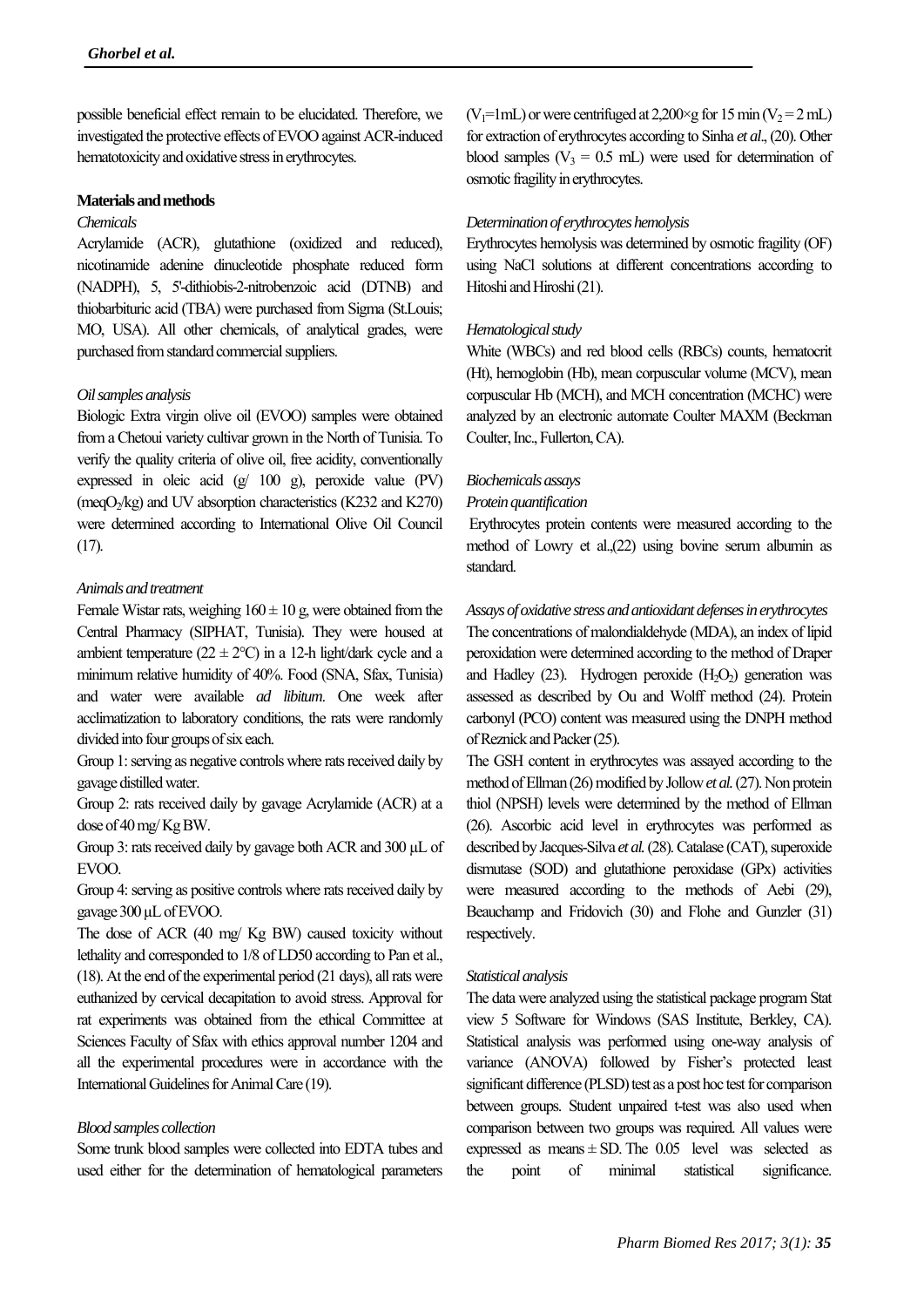### **Results**

## *Quality criteria of olive oil*

The quality criteria of olive oil (acidity, peroxide values and UV specific extinction) were determined. The values of these parameters (Table 1) were included in the ranges established for Extra Virgin Olive Oil (EVOO) category (International Olive Oil Council, 17).

**Table 1** Analytical parameters of EVOO (Chetoui variety)

| <b>Analytical parameters</b> | Mean values |
|------------------------------|-------------|
| Free acidity $(g/100g)$      | 0.41        |
| K232                         |             |
| K <sub>270</sub>             | 0.16        |
| $PV$ (meg $O_2/kg$ )         | 75          |

#### *Erythrocytes hemolysis*

We observed an increase in osmotic fragility (OF) of erythrocytes upon ACR treatment reflected by mean erythrocyte fragility (MEF) when compared to control, EVOO and ACR+EVOO groups (Figure 1).



**Figure 1** Evolution of erythrocytes osmotic fragility in control and treated rats with ACR, EVOO and their combination  $(ACR + EVOO)$  during 21 days.

The number of determinations for each parameter is  $n=6$ .

#### *Hematological parameters*

Compared with the control group, a decrease in RBC number and Hb concentration  $(p \le 0.01)$  was observed in rats exposed to ACR accompanied with a significant decrease in Ht percentage ( $p \leq 0.001$ ) respectively. No significant changes in

MCV, MCH, and MCHC values were observed. While, total WBC counts were significantly increased in ACR treated group ( $p \leq 0.001$ ) compared with those of controls (Table 2). The supplementation of EVOO to ACR treated rats ameliorated these hematological parameters. There were no statistical differences of all these parameters between EVOO and control groups (Table 2).

## *Estimation of MDA, H2O2, PCO and non enzymatic antioxidant levels in erythrocytes*

Our results showed a significant increase in lipid peroxidation, hydrogen peroxide and protein oxidation by 50, 69 and 25% in ACR treated rats when compared to those of controls. When EVOO was administered with ACR, a significant reduction of these biomarkers in the erythrocytes was observed when compared to treated group (Table 3).

GSH, NPSH and vitamin C levels decreased by 18, 31 and 14%, respectively when compared to those of controls. These modifications were significantly improved after coadministration of EVOO without reaching control values (Table 3).

#### *Enzymatic antioxidant status in erythrocytes*

ACR treatment resulted in a significant decrease of CAT (-  $20\%$ ), GPx  $(-61\%)$  and SOD  $(-28\%)$  activities when compared to those of controls. A significant recovery in these enzymatic antioxidant activities was observed in rats coexposed to ACR and EVOO without reaching control values (Figure 2).

#### **Discussion**

Erythrocytes are vulnerable to oxidative stress due to the high concentrations of polyunsaturated fatty acids, ferrous ions, and molecular oxygen (32). Their membranes are also susceptible to be damaged by ROS-induced peroxidation products like superoxides resulting from Hb auto-oxidation. In the present study, abnormalities in some blood cell parameters of ACRtreated rats were noted. Thus, we observed a significant decrease in the erythrocytes count, Ht percentage and Hb level which indicated the occurrence of microcytic anemia. As reported by Barber *et al.* (33), acrylamide is electrophilic and able to bind covalently to the cysteine residues forming adducts with sulfhydryl groups on hemoglobin. Consequently, there is a loss of heme by reducing the amount of Hb in the blood leading to anemic conditions. Additionally, ACR treated rats induced a significant increase in WBC counts, which might indicate the activation of immune system. Administration of EVOO to ACR treated rats induced a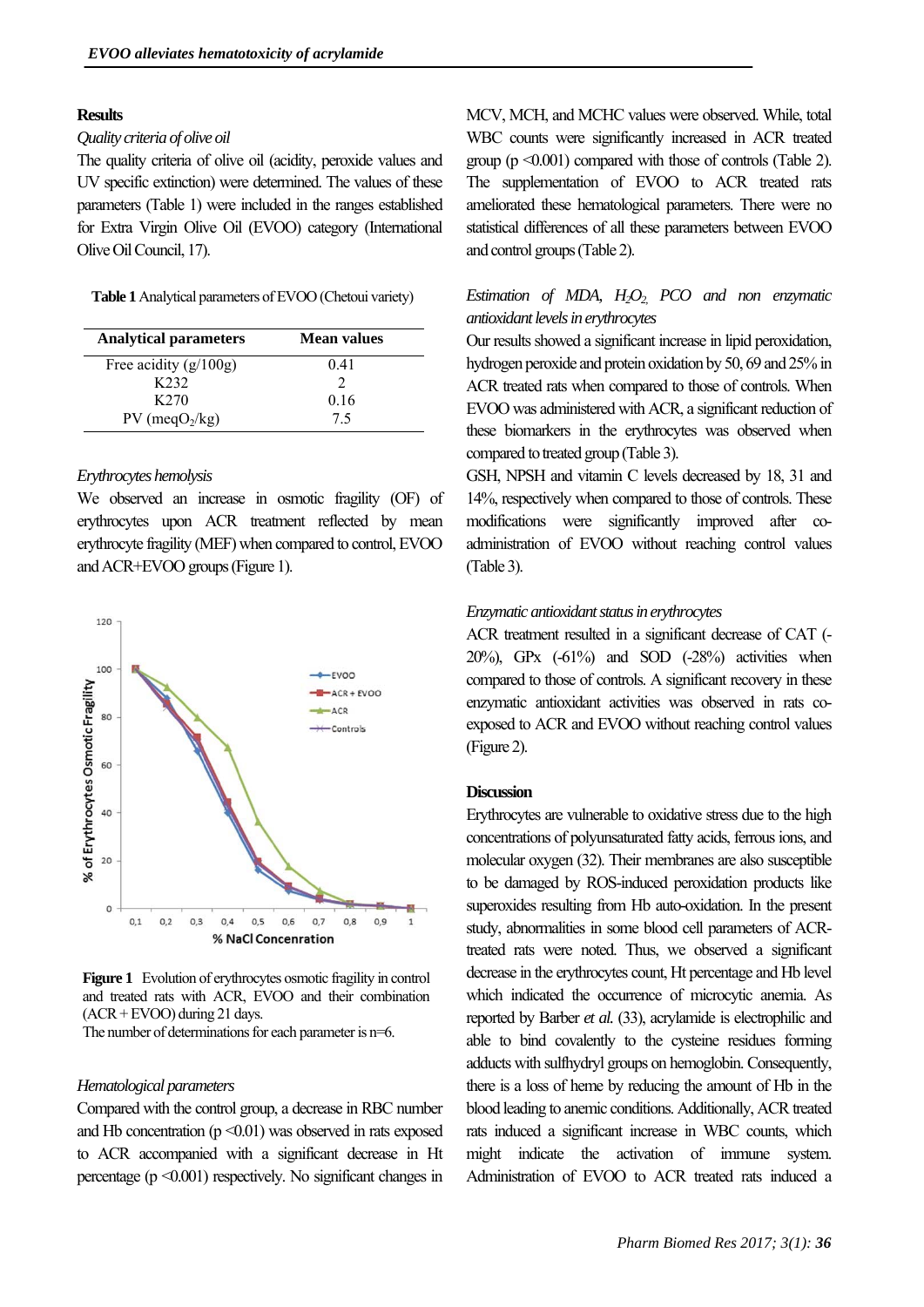| <b>Parameters and</b><br>treatments | <b>Controls</b>  | <b>ACR</b>                     | $ACR+EVOO$                        | <b>EVOO</b>      |
|-------------------------------------|------------------|--------------------------------|-----------------------------------|------------------|
| RBC count                           | $7.91 \pm 0.18$  | $6.61 \pm 0.62$ <sup>**</sup>  | $7.87 \pm 0.26^{+++}$             | $7.86 \pm 0.25$  |
| Hb                                  | $13.78 \pm 0.53$ | $12.17 \pm 0.82$ <sup>**</sup> | $13.54 \pm 0.51^{++}$             | $13.86 \pm 0.58$ |
| Ht                                  | $43.3 \pm 1.16$  | $39.95 \pm 0.71$ ***           | $43.26 \pm 1.65^{++}$             | $42.94 \pm 0.88$ |
| <b>MCV</b>                          | $55.12 \pm 0.48$ | $55.75 \pm 1.31$               | $54.62 \pm 0.93$                  | $54.04 \pm 0.59$ |
| <b>MCH</b>                          | $17.38 \pm 0.32$ | $17.82 \pm 0.49$               | $17.78 \pm 0.29$                  | $17.86 \pm 0.23$ |
| <b>MCHC</b>                         | $32.28 \pm 1.18$ | $32.29 \pm 1.64$               | $33.14 \pm 0.39$                  | $33.18 \pm 0.27$ |
| WBC count                           | $10.65 \pm 0.49$ | $15.33 \pm 0.21$ ***           | $11.32 \pm 0.51$ <sup>*****</sup> | $10.56 \pm 0.29$ |

**Table 2** Hematological parameters of control and treated rats with ACR, EVOO and their combination (ACR + EVOO) during 21 days

RBC: Red Blood Cells (10<sup>6</sup>/mm<sup>3</sup>); Hb: hemoglobin (g/dL); Ht: Hematocrit (%); MCV: Mean Corpuscular Volume (mm<sup>3</sup>/RBC); MCH: Mean Corpuscular Hemoglobin (pg/RBC); MCHC: Mean Corpuscular hemoglobin concentration (g/dL); WBC: White Blood Cells  $(10^3/\text{mm}^3)$ .

Values are means  $\pm$  SD for six rats in each group.

ACR; (ACR + EVOO) and EVOO treated groups vs. control group: \*p<0.05; \*\*p<0.01; \*\*\*p<0.001.

 $(ACR + EVOO)$  group vs.  $ACR$  group: $++ p<0.01;$   $++ p<0.001.$ 

| Parameters &<br>treatment | <b>Controls</b>  | ACR                             | $ACR + EVOO$           | <b>EVOO</b>      |
|---------------------------|------------------|---------------------------------|------------------------|------------------|
| MDA <sup>a</sup>          | $0.66 \pm 0.03$  | $0.99 \pm 0.05***$              | $0.69 \pm 0.04^{+++}$  | $0.65 \pm 0.03$  |
| $H_2O_2^b$                | $0.036 \pm 0.02$ | $0.061 \pm 0.01$ <sup>***</sup> | $0.038 \pm 0.02^{+++}$ | $0.037 \pm 0.01$ |
| PCO <sup>b</sup>          | $0.65 \pm 0.02$  | $0.81 \pm 0.05***$              | $0.64 \pm 0.03^{+++}$  | $0.66 \pm 0.03$  |
| $GSH$ <sup>c</sup>        | $2.63 \pm 0.12$  | $2.18 \pm 0.13***$              | $2.65 \pm 0.08^{+++}$  | $2.66 \pm 0.12$  |
| NPSH <sup>b</sup>         | $12.33 \pm 1.06$ | $8.53 \pm 0.31$ ***             | $12.18 \pm 0.31^{++}$  | $12.74 \pm 0.68$ |
| Vitamin $C^b$             | $0.45 \pm 0.04$  | $0.39 \pm 0.02$ ***             | $0.44 \pm 0.04^{+++}$  | $0.46 \pm 0.03$  |

Table 3 MDA, H<sub>2</sub>O<sub>2</sub>, PCO, GSH, NPSH and vitamin C levels in the erythrocytes of control and treated rats with ACR, EVOO and their combination during 21 days of treatment.

a: nmoles of MDA/ mg protein, b: µmol/mg protein, c: µg/ mg protein

Values are means  $\pm$  SD for six rats in each group.

ACR; (ACR + EVOO) and EVOO treated groups vs. control group: \*\*\*p<0.001.

 $(ACR + EVOO)$  group vs.  $(ACR)$  group: $+++p<0.001$ .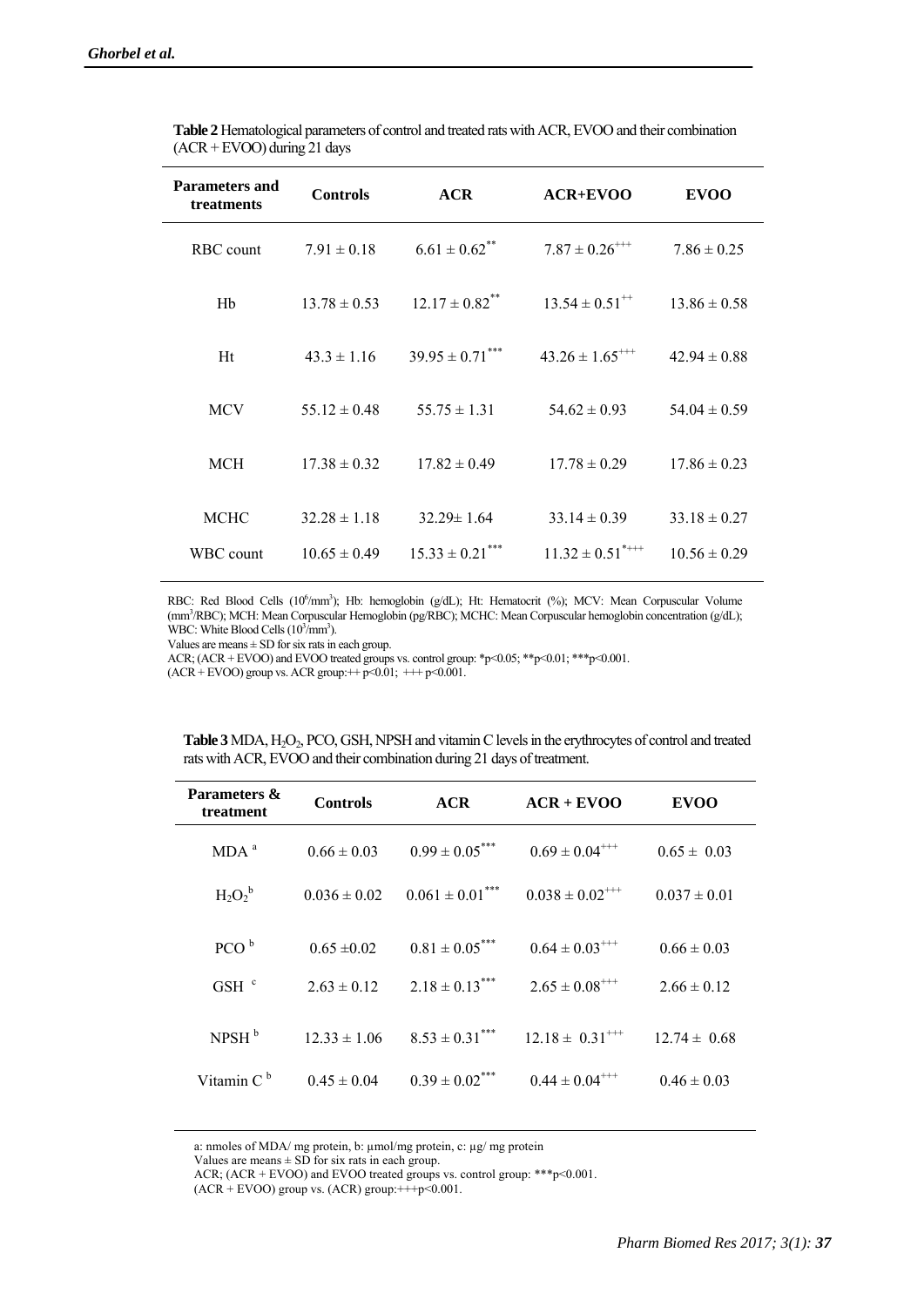



ACR, (ACR + EVOO) and EVOO treated groups vs. control group:\*p<0.05; \*\*\*p<0.001.

 $(ACR + EVOO)$  group vs.  $ACR$  group:  $++p<0.001$ . No statistical differences were observed between EVOO and control groups.

significant recovery of all hematological parameters which could be attributed to the free radical scavenging activity of EVOO.

Normal erythrocyte function is mainly dependent on the integrity of erythrocyte membrane. In fact, osmotic fragility is used to display structural changes of the erythrocytes membrane when they are subjected to osmotic stress. Our results showed an increase of osmotic fragility in ACR treated rats showing the propensity of erythrocytes to hemolysis under osmotic stress. Our results were in accordance with those of Tarskikh (34) who has reported that acute acrylamide toxicity can damage erythrocyte membrane and decrease its hemolytic resistance. The alteration in erythrocyte parameters and intravascular hemolysis of barium treated rats are considered as a consequence of oxidative stress and lipid peroxidation in the circulating erythrocytes (35). Our data showed a significant increase of MDA concentrations as a result of oxidative stress and an excess production of ROS probably generated by ACR. Our results were in agreement with the previous reports of Tarskikh (34) who has demonstrated that MDA level in the erythrocytes of rats increases within 3h after acrylate treatment. Furthermore, an overload of ROS is known to modify proteins and to generate PCO products, markers of oxidative injury. ROS, including  $H_2O_2$ , generated probably by acrylamide treatment induced a rise of protein carbonyls and hydrogen peroxide levels suggesting the dysfunction of the mitochondrial respiration chain. According to Zhao et al., (10), ACR caused changes in oxidative status and mitochondrial function including the excessive ROS generation, function of electron transport chain (ETC) and membrane permeability. Co-treatment with EVOO prevented oxidative damage induced by acrylamide, objectified by a significant decrease in MDA, H<sub>2</sub>O<sub>2</sub> and PCO levels in erythrocytes. Nakbi et al., (36) have shown that EVOO administered to 2.4-D-treated rats protected erythrocyte membranes against oxidative damage in order to prevent excessive lipid and protein oxidation. According to Teres *et al.* (37), EVOO increases the levels of oleic acid in cell membranes, which helps to regulate the structure of membrane lipids through control of signalmediated G protein, causing a reduction in blood pressure.

 ROS are continuously produced in erythrocytes due to the high oxygen tension in arterial blood and their abundant iron content (38). The cells have different mechanisms to alleviate oxidative damage including many antioxidant enzymes such as SOD, GPx and CAT.

In our study, the enhanced lipid peroxidation in erythrocytes was accompanied by the decreased activities of CAT, GPx and SOD. The latter enzyme catalyzes the dismutation of superoxide radicals (O<sub>2</sub><sup>\*</sup>) into molecular oxygen (O<sub>2</sub>) and H<sub>2</sub>O<sub>2</sub>. CAT is a hemoprotein which catalyses the reduction of  $H<sub>2</sub>O<sub>2</sub>$  to water and oxygen and thus protects the cells from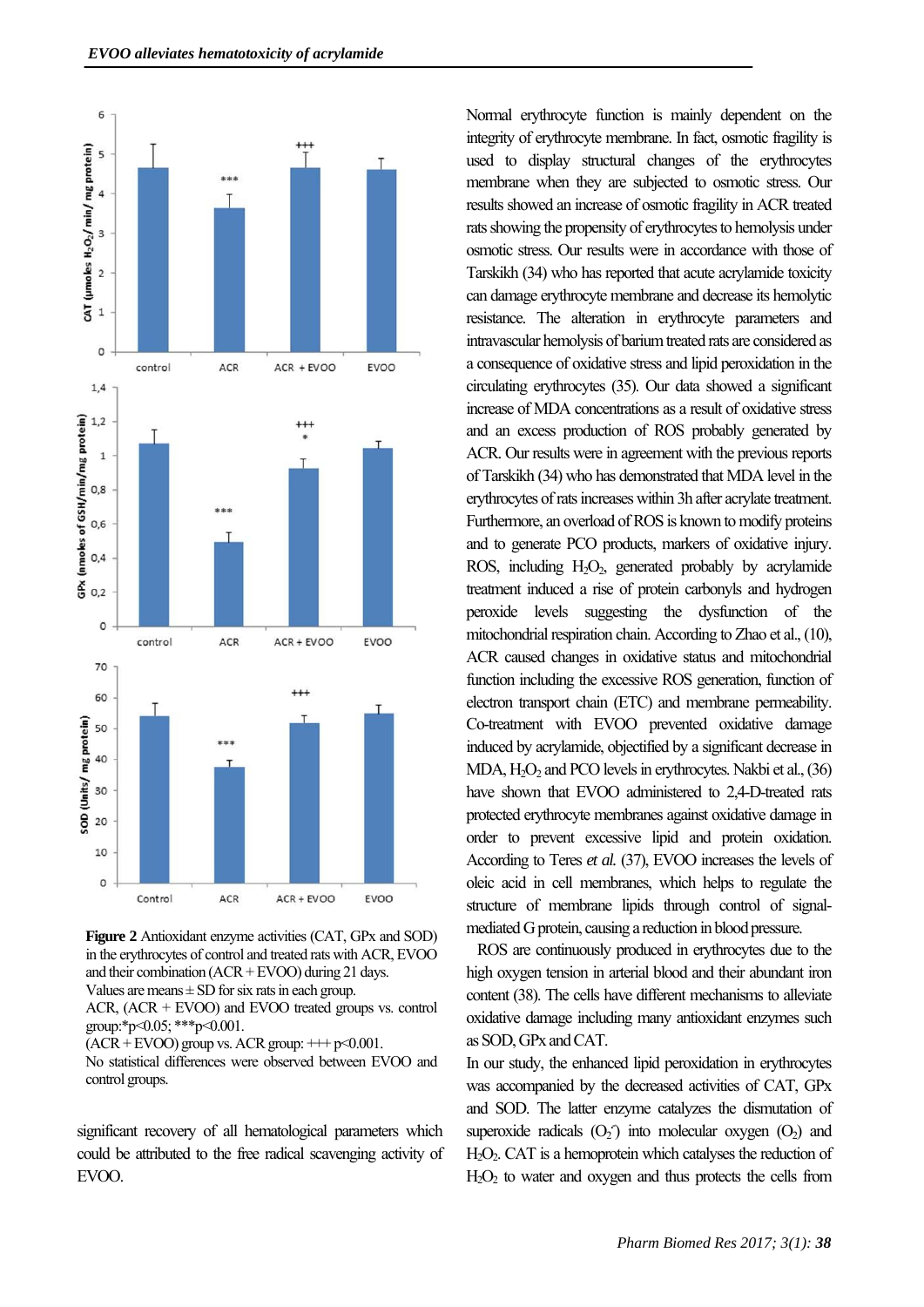oxidative damage by  $H_2O_2$  and OH. The decrease of these enzymes is probably due to an enhanced production of superoxide radicals (39) or down-regulation in the synthesis of antioxidant enzymes by persistent toxic insult (40). When oxidative stress is in excess, the non-enzymatic antioxidant status like glutathione (GSH), non-protein thiols (NPSH) and vitamin C complements the activity of the enzymatic antioxidant system. In our study, these antioxidants were greatly decreased in the erythrocytes of ACR-treated rats reflecting their consumption through oxidative stress. Because GSH is involved in recycling vitamin C by mediating the reduction of dehydroascorbate (41), the GSH deficiency would be expected to reduce the vitamin C levels in treated rats. As has been previously reported by us, exposure of rats to acrylamide at a dose of 20 mg/Kg BW induces lipid peroxidation as well as a reduction of the antioxidant system in erythrocytes (42). EVOO administration improved significantly the levels of antioxidant status in erythrocytes to near normal values through SH groups protection and by scavenging free radicals. Our results were in agreement with O'Dowd (43) and Sarria *et al.* (44) who have reported that olive oil phenolic compounds are the effective scavengers of hydroxyl, superoxide, and peroxyl radicals.

#### **References**

- 1. Parzefall W. Minireview on the toxicity of dietary acrylamide. Food Chem Toxicol 2008;46:1360-4.
- 2. Tareke E, Rydberg P, Karlsson P, Eriksson S, Tornqvist M. Analysis of acrylamide, a carcinogen formed in heated foodstuffs. J Agric Food Chem 2002;50:4998-5006.
- 3. Lee JG, Wang YS, Chou CC. Acrylamide-induced apoptosis in rat primary astrocytes and human astrocytoma cell lines. Toxicol In Vitro 2014;28:562-70.
- 4. Ghanayem BI, McDaniel LP, Churchwell MI, Twaddle NC, Snyder R, Fennell TR, et al. Role of CYP2E1 in the epoxidation of acrylamide to glycidamide and formation of DNA and hemoglobin adducts. Toxicol Sci 2005;88:311-8.
- 5. Shipp A, Lawrence G, Gentry R, McDonald T, Bartow H, Bounds J, et al. Acrylamide: review of toxicity data and dose- response analyses for cancer and non cancer effects. Crit Rev Toxicol 2006; 36:481-608.
- 6. Arihan O, Seringec NB, Gurel EI, Dikmenoglu NH. Effects of oral acrylamide intake on blood viscosity parameters in rats. Clin Hemorheol Microcirc 2011;47:45-52
- 7. Rawi SM, Marie SM, Sohair R. Fahmy SR, El-Abied SA. Hazardous effects of acrylamide on immature male and female rats. Afr J Pharm and Pharmacol 2012;6:1367-86.
- 8. Ali MA, Aly EM, Elawady AI. Effectiveness of selenium on acrylamide toxicity to retina. Int J Ophthalmol 2014; 7:614-20.
- 9. Abdel-Daim MM, Abd Eldaim MA, Hassan AG. Trigonella foenum-graecum ameliorates acrylamide-induced toxicity in rats: Roles of oxidative stress, proinflammatory cytokines, and DNA damage. Biochem Cell Biol 2015;93:192- 8.
- 10. Zhao M, Wang P, Zhu Y, Liu X, Hu X, Chen F. The chemoprotection of a blueberry anthocyanin extract against the acrylamide-induced oxidative stress in mitochondria: unequivocal evidence in mice liver. Food Funct 2015;6:3006-12.
- 11. Aydın B. Effects of argan oil on the mitochondrial function, antioxidant system and the activity of NADPH- generating enzymes in acrylamide treated rat brain. Biomed Pharmacother 2017;87:476-81.

#### **Conclusion**

The underlying mechanism of acrylamide induced hematotoxicity may be related to the excess generation of reactive oxygen species leading to oxidative stress. Coadministration of EVOO alleviated significantly hematological parameters, lipid and protein oxidation and the reduction of antioxidant status in erythrocytes. These beneficial effects of EVOO are mediated probably via its anti-oxidant power and the free radical scavenging activities of monounsaturated fatty acids, carotenoids, tocopherols, and polyphenols.

#### **Acknowledgements**

This work was supported by the Ministry of Higher Education and Scientific Research in Tunisia (DGRST grants, LR 11/ ES-53 Sciences Faculty of Sfax). The authors are indebted to Mr Menaa Assili and Mr Chedli Tmar for their skilful technical assistance.

#### **Conflit of interest**

The authors declare that they have no competing interests to disclose.

- 12. Dhan P, Brahma NS, Garima U. Antioxidant and free radical scavenging activities of phenols from onion (Allium cepa). Food Chem 2007;102:1389-93.
- 13. Sirtori CR, Gatti E, Tremoli E, Galli C, Gianfranceschi G, Franceschini G, et al. Olive oil, corn oil, and n-3 fatty acids differently affect lipids, lipoproteins, platelets, and Superoxide formation in type II hypercholesterolemia. Am J Clin Nutr 1992;56:113-22.
- 14. Covas MI. Olive oil and cardiovascular system. Pharmacol Res 2007; 55:175-86.
- 15. Ghorbel I, Chaâbane M, Boudawara O, Kamoun NG, Boudawara T, Zeghal N. Dietary unsaponifiable fraction of extra virgin olive oil supplementation attenuates lung injury and DNA damage of rats coexposed to aluminum and acrylamide. Environ Sci Pollut Res Int 2016; 23:19397-408.
- 16. Ghorbel I, Elwej A, Fendri N, Mnif H, Jamoussi K, Boudawara T, et al. Olive oil abrogates acrylamide induced nephrotoxicity by modulating biochemical and histological changes in rats. Ren Fail 2017;39:236-45.
- 17. International Olive Oil Council (IOOC). Trade Standard Applying to Olive Oils and Olive-pomace Oils; 2008.
- 18. Pan X, Zhu L, Lu H, Wang D, Lu Q, Yan H. Melatonin attenuates oxidative damage induced by acrylamide in vitro and In vivo. Oxid Med Cell Longev 2015;2015:1-12.
- 19. Maryland RC. Guide for the care and use of laboratory animals. Institute of laboratory animal resources commission on life Sciences. National Research Council, National Academies Press, Washington DC, 1996.
- 20. Sinha M, Manna P, Sil PC. A 43 kD protein from the herb, Cajanus indicus L, protects against fluoride induced oxidative stress in mice erythrocytes.Pathophysiology 2007;14:47-54.
- 21. Mineo H, Hara H. Structure-dependent and receptor-independent increase in osmotic fragility of rat erythrocytes by short-chain fatty acids. Biochim Biophys Acta 2005;1713:113-7.
- 22. Lowry OH, Rosebrough NJ, Farr AL, Randall R J. Protein measuremernt with the Folin phenol reagent. J Biol Chem 1951;193:265-75.
- 23. Draper HH, Hadley M. Malondialdehyde determination as index of lipid peroxidation. Methods Enzymol 1990;186:421-31.
- 24. Ou P, Wolff SP. A discontinuous method for catalase determination at